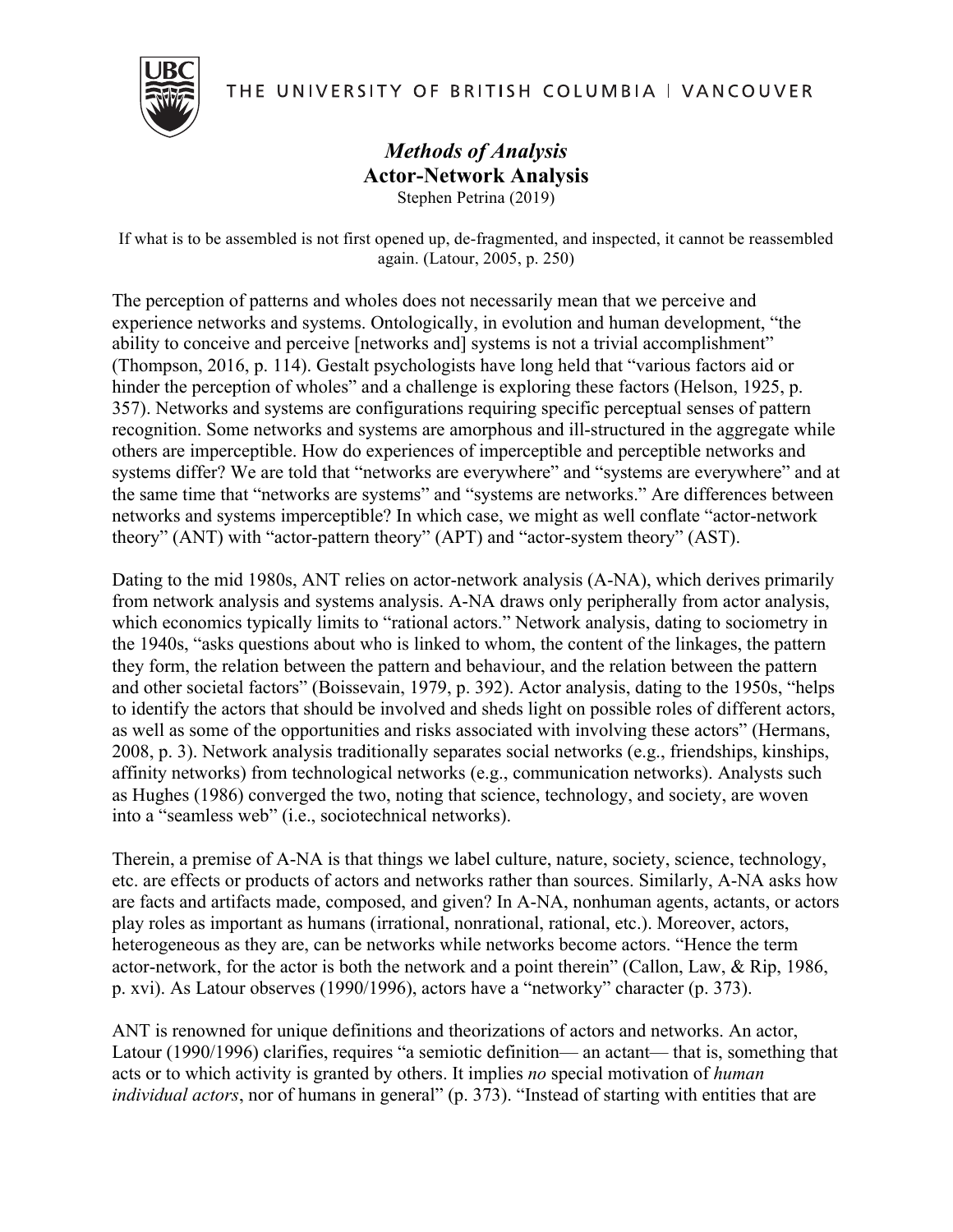already components of the world," Latour (1999) notes, A-NA "focuses on the complex and controversial nature of what it is for an actor to come into existence" (p. 303). "An actor is any entity that modifies another entity… of actors it can only be said that they act; their competence is deduced from their performances" (Latour, 2004, p. 237). Actors, Latour (2004) continues, "are defined above all as obstacles, scandals, as what suspends mastery, as what gets in the way of domination, as what interrupts the closure and the composition of the collective. To put it crudely," he concludes, "human and nonhuman actors appear first of all as troublemakers" (p. 81). Latour (1990/1996) asserts that "a network is not a thing, but the recorded movement of a thing" but at the same time acknowledges that actors somehow experience networks. "We cannot say that what moves inside networks are pieces of information, genes, cars, bytes, salutations, words, forces, opinions, claims, bodies, energy etc.," he emphasizes (p. 378).

Indeed, a purpose of A-NA is "to reconstruct nets before there is any distinction between what circulates inside and what keeps them on track, so to speak, from the outside" (Latour, 1990/1996, p. 378). Stated more directly, the purpose is to follow and identify "the entities that compose a network; those differential forces that make up, stabilize, and move between strata, subtending further elements in new encounters" (Hird, 2013, p. 109). Law and Callon (1988) begin their A-NA by qualifying this purpose:

There is an old rule of sociological method… that if we want to understand social life then we need to follow the actors wherever they may lead us. We should, or so this dictum suggests, avoid imposing our own views about what is right or wrong, or true and false. We should especially avoid assuming that those we study are less rational or have a weaker grasp on reality than we ourselves. (p. 284)

A-NA "is not about *traced* networks, but about a network-*tracing*" method, insists Latour (1990/1996, p. 378). It is a method for following actors and trails or traces they make, including controversies. However, "there is not a net and an actor laying down the net, but there is an actor whose definition of the world outlines, traces, delineates, describes, files, lists, records, marks or tags a trajectory that is called a network" (p. 378). A-NA is "a *method* to describe the deployment of associations" (p. 374) or "which actor can be connected with which other actor" (Latour, 1999, p. 304). The importance of this is reflected in Latour's appeal that A-NA is, in other words, the "sociology of associations" (Latour, 1987; 2005, p. 9; Pinch, 1987, p. 485).

Critics tend to reduce a strength of A-NA— description— to a weakness. Latour (1990/1996) sums up the criticism: "merely deploying shapes of associations might be a worthwhile descriptive task but does not offer any explanation" (p. 375). "If a description remains in need of an explanation," Latour (2005) responds, "it means that it is a bad description" (p. 137). He advises A-N analysts to dismiss the criticism "that by sticking to description there may be something missing, since we have not 'added to it' something else that is often call[ed] an 'explanation'" (p. 137). To prevent a fatal leap or *salto mortale* from data to explanation or network to framework, Latour's (2005) rule of thumb is: "No trace left, thus no information, thus no description, then no talk. *Don't fill it in*" (p. 150). Interpretation in A-NA demands much less paraphrasing what actors say than reticulating what actors do. In many ways, including skepticism of explanation, interpretation, and synthesis, A-NA is analysis extraordinaire.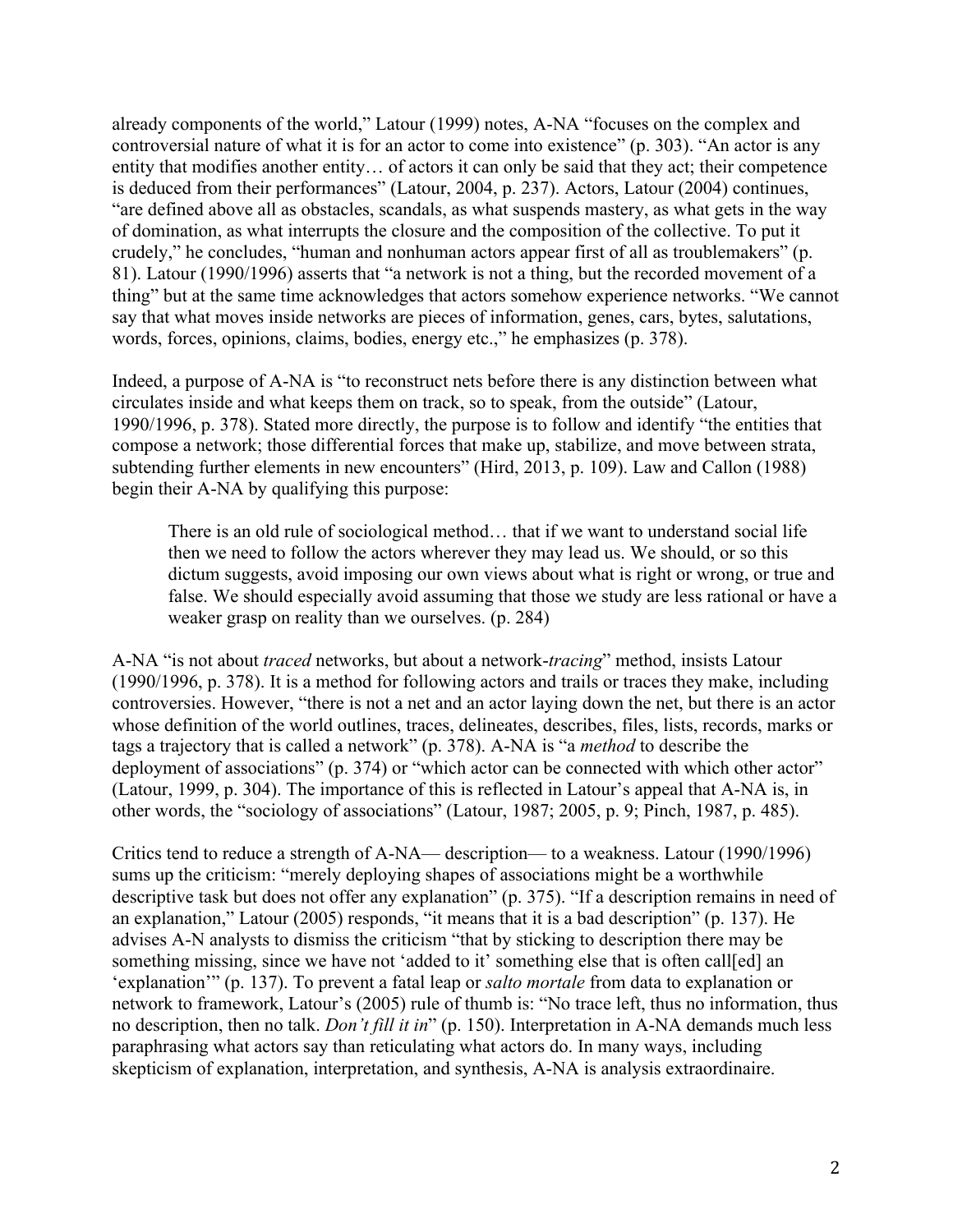- 1. Four questions are herein begged: What is an Actor? What is a Network? What is an Actor-Network? *and* What is Analysis?
	- a. Actor
- 1. Callon & Latour ("Unscrewing the Big Leviathan," 1981, p. 286): What is an 'actor'? Any element which bends space around itself, makes other elements dependent upon itself and translates the will into a language of its own. An actor makes changes in the set of elements and concepts habitually used to describe the social and the natural worlds. By stating what belongs to the past, and of 'what the future consists, by defining what comes before and what comes after, by building up balance sheets, by drawing up chronologies, it imposes its own space and time. It defines space and its organization, sizes and their measures, values and standards, the stakes and rules of the game— the very existence of the game itself. Or else it allows another, more powerful than itself, to lay them down.
- 2. Latour (1996, p. 374): First, the granting of humanity to an individual actor, or the granting of collectivity, or the granting of anonymity, of a zoomorphic appearance, of amorphousness, of materiality, requires paying the same semiotic price. The effects will be different, the genres will be different, but not the work of attributing, imputing, distributing action, competences, performances and relations. Secondly, actors are not conceived as fixed entities but as flows, as circulating objects undergoing trials, and their stability, continuity, isotopy has to be obtained by other actions and other trials. Finally, what is kept from semiotics is the crucial practice to grant texts and discourses the ability to define also their context, their authors— in the text —, their readers —in fabula — and even their own demarcation and metalanguage. All the problems of the analyst are shifted to the "text itself" without ever being allowed to escape into the context (Greimas 1976). Down with interpretation! Down with the context!
- 3. Latour (1996, p. 374): When it says that actors may be human or unhuman, that they are infinitely pliable, heterogeneous, that they are free associationists, know no differences of scale, that there is no inertia, no order, that they build their own temporality, this does not qualify any real observed ac- tor, but is the necessary condition for the observation and the recording of actors to be possible. Instead of constantly predicting how an actor should behave and which associations are allowed a priori, ANT makes no assumption at all, and in order to remain uncommitted it needs to set its instrument by insisting on infinite pliability and absolute freedom.
- b. Network
	- i. Latour (1990/1996, p. 378): a network is not a thing, but the recorded movement of a thing.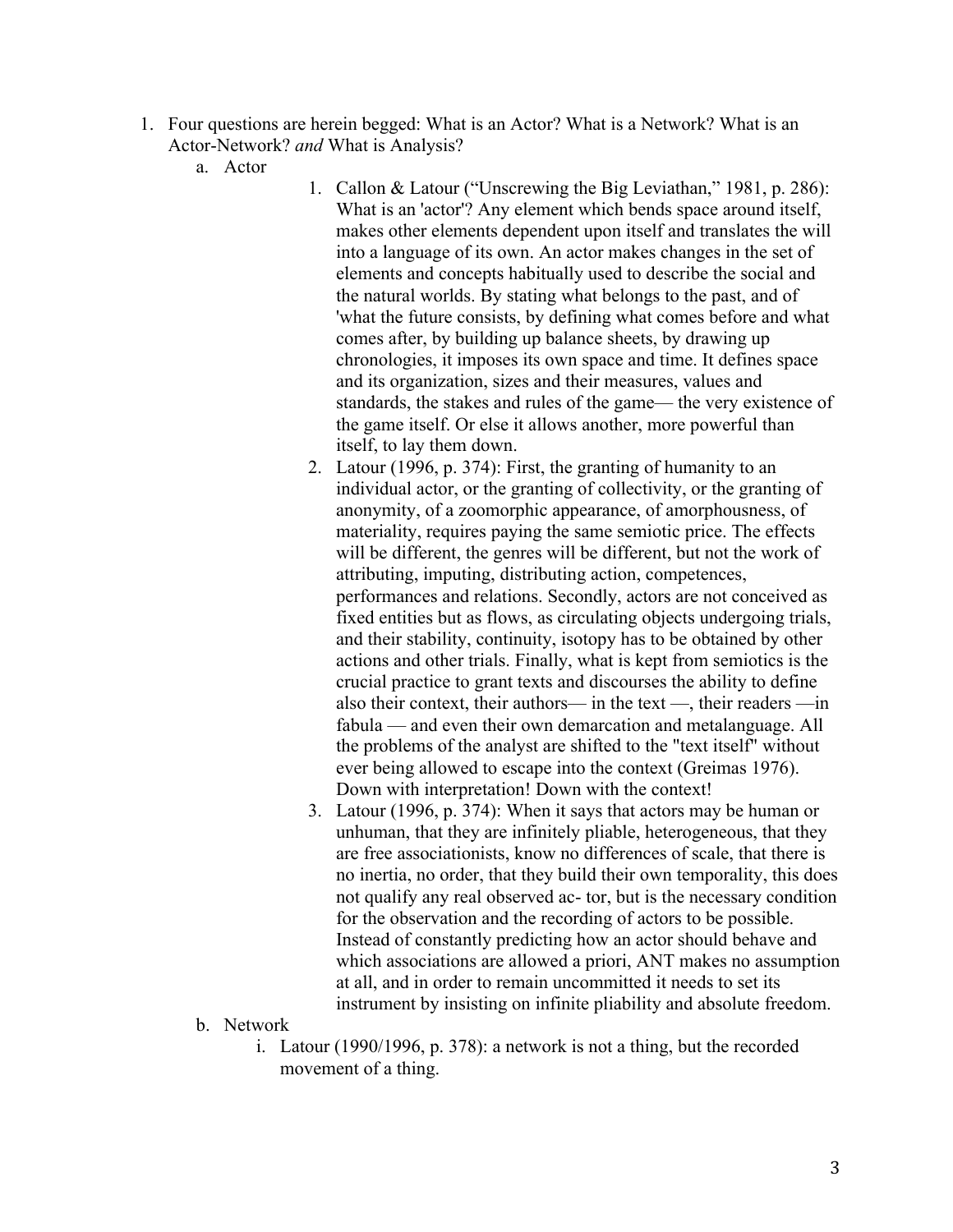- ii. Latour (2005, p. 131): Network is a concept, not a thing out there. It is a tool to help describe something, not what is being described.
- iii. Latour is duck-like in these assertions, appearing smooth on top of the water but with feet rapidly back-pedalling below. Eventually, he comes to terms with all the problems of denying networks and concepts thingness. Not the least of which is the problem articulated by realists and nominalists. Indeed, "to say that it's an actor-network is to say that it's specific and that the principles of its expansion are rendered visible and the price for its deployment fully paid" (Latour, 2005, p. 130).
- iv.
- c. Actor-Network
	- i. Callon (1986, pp. 29, 34): How shall we describe this range of possibilities, and the translations that occur between them? In order to answer this question, we introduce the notion of actor-network. This concept allows us to describe the dynamics and internal structure of actorworlds…. The notion of actor-network is developed in order to handle these questions. This notion makes it possible to abandon the constricting framework of sociological analysis with its pre-established social categories and its rigid social/natural divide. [ANT, aka "the sociology of translation"]
	- ii. Callon, Law & Rip (1986, p. xvi): entities may be seen as forming a network of simplified points whose simplicity is maintained by virtue of the fact that they are juxtaposed with others. The actor who speaks or acts with the support of these others also forms a part of the network. Hence the term actor-network, for the actor is both the network and a point therein.
	- iii. Latour (1988, pp. 179-180): The first part (the actor) reveals the narrow space in which all of the grandiose ingredients of the world begin to be hatched; the second part (the network) may explain through which vehicles, which traces, which trails, which types of information, the world is being brought inside those places and then, after having been transformed there, are being pumped back out of its narrow walls.
- d. Analysis
	- i. Latour (2005, p. 86): That this lesson is easy to forget is shown dramatically by the transatlantic destiny of Michel Foucault. No one was more precise in his analytical decomposition of the tiny ingredients from which power is made and no one was more critical of social explanations. And yet, as soon as Foucault was translated, he was immediately turned into the one who had 'revealed' power relations behind every innocuous activity: madness, natural history, sex, administration, etc. This proves again with what energy the notion of social explanation should be fought: even the genius of Foucault could not prevent such a total inversion.
		- 1. (p. 136): If the social circulates and is visible only when it shines through the concatenations of mediators, then this is what has to be replicated, cultivated, elicited, and expressed by our textual accounts. The task is to *deploy* actors as networks of mediations—